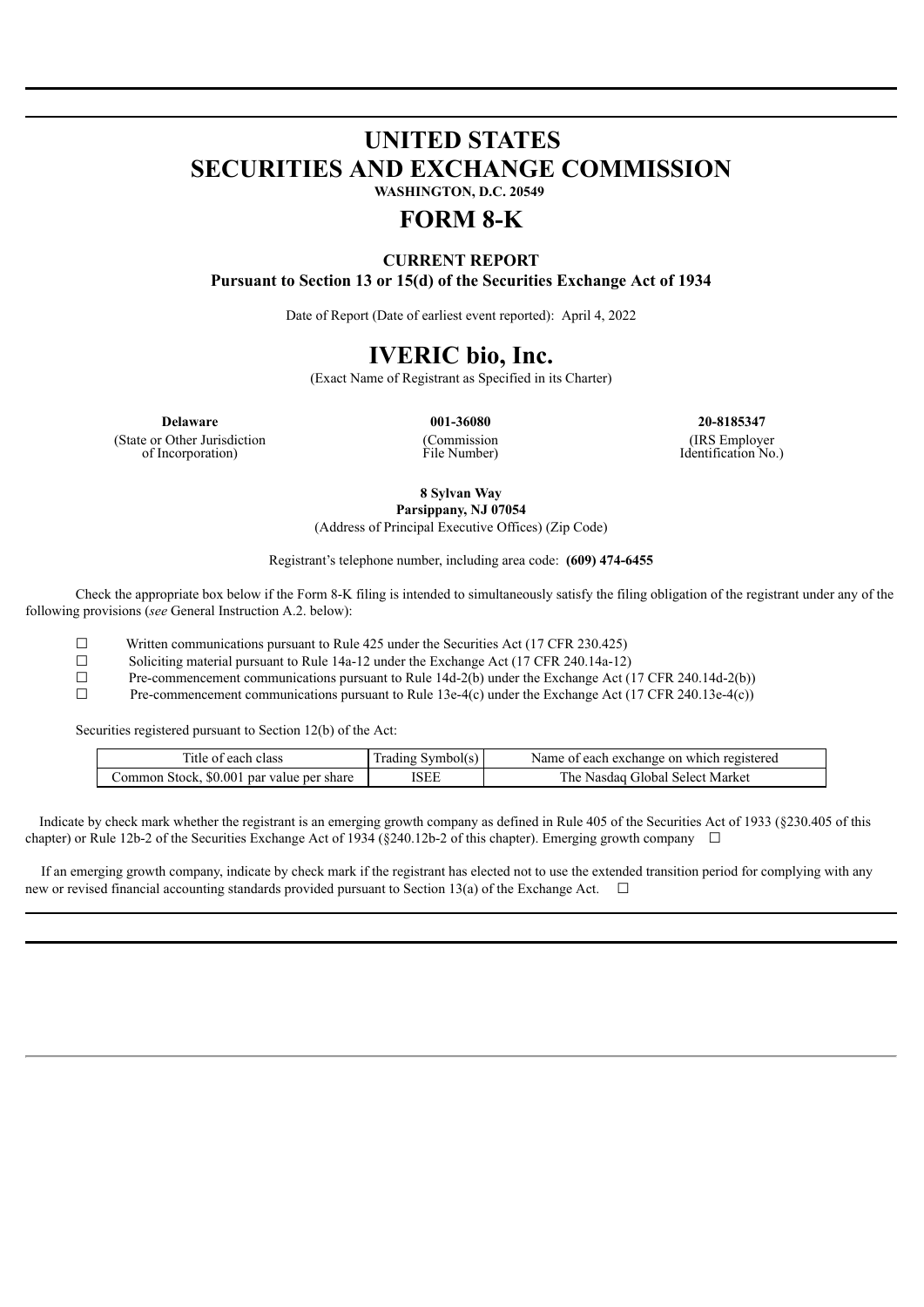#### **Forward-Looking Statements**

Any statements in this Current Report on Form 8-K about IVERIC bio, Inc.'s (the "Company") future expectations, plans and prospects constitute forward-looking statements for purposes of the safe harbor provisions under the Private Securities Litigation Reform Act of 1995. Forward-looking statements include any statements about the Company's strategy, future operations and future expectations and plans and prospects, and any other statements containing the words "anticipate," "believe," "estimate," "expect," "intend", "goal," "future", "may", "might," "plan," "predict," "project," "seek," "target," "potential," "will," "would," "could," "should," "continue," and similar expressions. In this Current Report on Form 8-K, the Company's forward-looking statements include statements about the Company's hypotheses underlying and the implications of the findings from a retrospective review of data from the Company's GATHER1 clinical trial, the Company's expectations to use the completed GATHER1 clinical trial and the ongoing GATHER2 clinical trial as pivotal trials fur purposes of seeking regulatory approval for Zimura® (avacincaptad pegol) for the treatment of geographic atrophy, and the Company's expectations regarding and understanding of the utility and regulatory importance of fellow eye data from the GATHER1 clinical trial. Such forward-looking statements involve substantial risks and uncertainties that could cause the Company's development programs, future results, performance or achievements to differ significantly from those expressed or implied by the forward-looking statements. Such risks and uncertainties include, among others, the initiation, progress and success of research and development programs and clinical trials, availability of data from these programs, developments from the Company's competitors, the scientific and medical community and the marketplace for the Company's products, expectations for regulatory matters and other factors discussed in the "Risk Factors" section contained in the quarterly and annual reports that the Company files with the Securities and Exchange Commission. Any forward-looking statements represent the Company's views only as of the date of this Current Report on Form 8-K. The Company anticipates that subsequent events and developments may cause its views to change. While the Company may elect to update these forwardlooking statements at some point in the future, the Company specifically disclaims any obligation to do so except as required by law.

#### **Item 8.01 Other Events.**

#### Retrospective Review of Cases of Choroidal Neovascularization in the GATHER1 Trial: Exudative MNV vs. non-Exudative MNV

The Company, working with an independent reading center, recently completed a retrospective review of the cases of choroidal neovascularization ("CNV") in the Zimura® (avacincaptad pegol) 2 mg group (n=67) from GATHER1, the Company's first pivotal clinical trial evaluating the safety and efficacy of Zimura for the treatment of geographic atrophy ("GA") secondary to age-related macular degeneration ("AMD"). As previously reported, the incidence of investigator reported CNV in the study eye in the Zimura 2 mg group in the completed GATHER1 clinical trial was six (6) patients (9.0%) at 12 months and eight (8) patients (11.9%) at 18 months. GATHER2, the Company's second pivotal clinical trial evaluating the safety and efficacy of Zimura 2 mg for the treatment of GA remains ongoing, with topline data expected to be available during the second half of 2022.

The retrospective review was performed by the Center for Ocular Research and Evaluation (CORE) at Cole Eye Institute of the Cleveland Clinic (the "Reading Center"). As part of the retrospective review, the Reading Center read optical coherence tomography ("OCT") images for the eight (8) patients in the Zimura 2 mg group who developed CNV in the study eye. OCT is an ultra-high resolution imaging technology commonly used to visualize the retinal tissue. OCT is capable of rendering images in multiple dimensions and from multiple perspectives, including a cross-sectional view of the retina showing clearly defined layers of retinal tissue. OCT is the dominant imaging modality used by retinal specialists in the United States to diagnose, treat and follow patients with CNV.

OCT images were read to determine the number of CNV cases that were (1) macular neovascularization ("MNV") (versus peripapillary neovascularization, where the neovascularization is located around the optic nerve and not encroaching on the macula) and (2) exudative MNV (versus non-exudative MNV). The Reading Center classifies cases of MNV as exudative or non-exudative based on the following OCT criteria:

- Exudative MNV ("eMNV") is MNV that presents with new onset fluid in either the subretinal space or the intraretinal space. The subretinal space is the area on OCT between the retinal pigment epithelium ("RPE") and photoreceptor cells. The intraretinal space is the area on OCT containing the photoreceptors and other neurosensory cells of the retina.
- Non-exudative MNV ("neMNV") is neovascularization located in the macula but which does not present with new onset fluid in the subretinal or intraretinal spaces. In some cases, isolated fluid may be present in the sub-RPE space, which is the area between the RPE and Bruch's membrane, a layer of tissue directly beneath the RPE separating the RPE from the choroid. A case is also considered to be neMNV when the MNV may not be visible but both a double-layer sign and sub-RPE fluid are present. A double-layer sign is characterized by a shallow elevation of the RPE typically caused by the accumulation of fluid or debris in the sub-RPE space.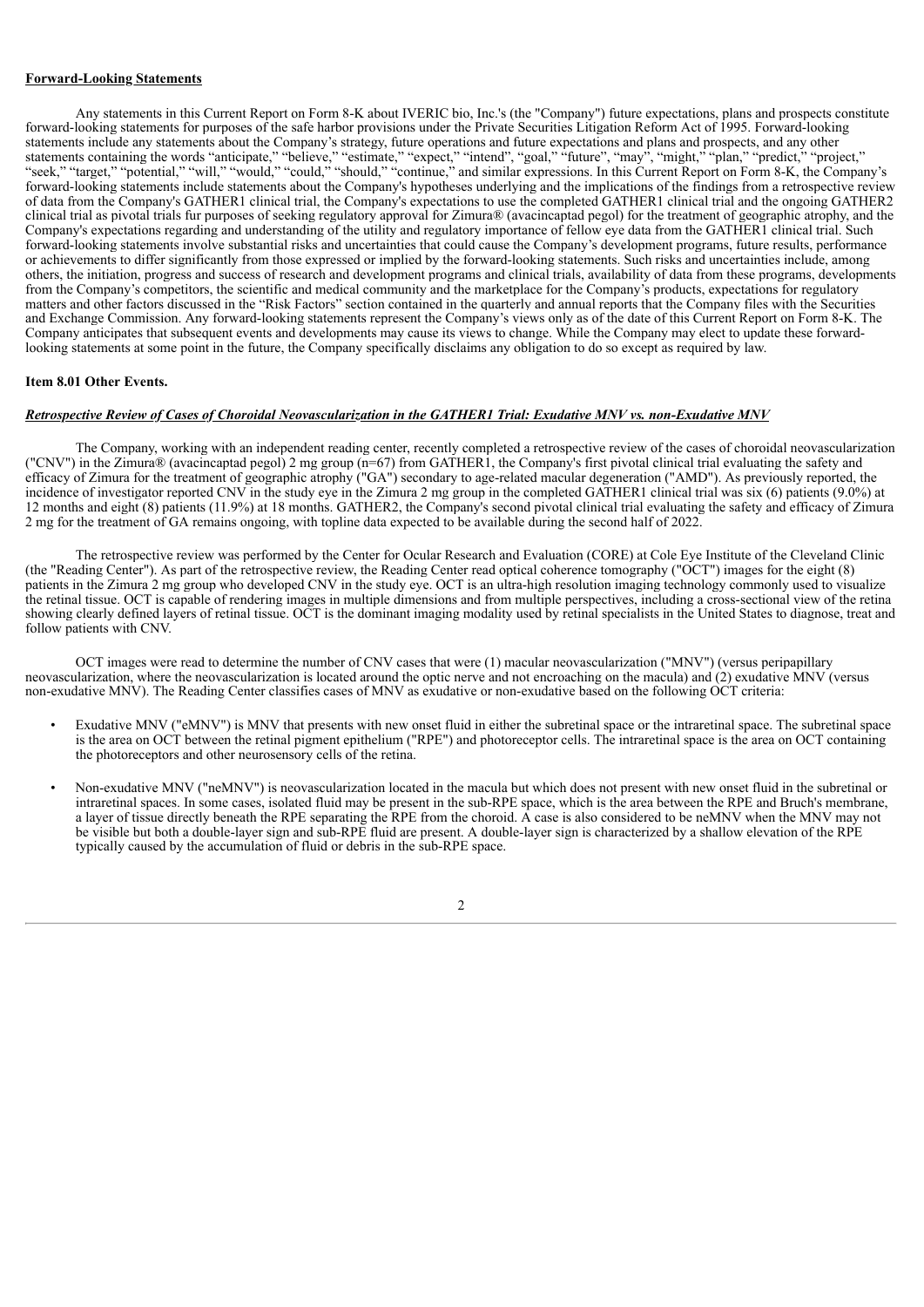The table below summarizes the cases of eMNV and neMNV among GATHER1 patients with CNV in the Zimura 2 mg group at the 12-month and 18-month timepoints:

#### Timepoint (%) eMNV neMNV  $(^{0}/_{0})$ Total **CNV** Month 12 (6.0%) 4  $2(3.0\%)$ 6  $(9.0\%)$ Month 18 (9.0%) 6  $2(3.0\%)$ 8  $(11.9%$

#### **CNV cases among the Zimura 2 mg group (n=67) in the GATHER1 trial**

The Reading Center also reviewed the baseline OCT images for all eight (8) patients looking for the presence of a double-layer sign at baseline. A study published in 2019 in the peer-reviewed journal *Ophthalmology Retina* found that the presence of a double-layer sign is correlated with the presence or development of neMNV in eyes with AMD, and clinical experience has shown that this type of neMNV often progresses to eMNV. Based on scientific literature and clinical understanding among the retinal community, the Company believes the presence of a double-layer sign on OCT is a useful biomarker to predict the future onset of cases of eMNV.

In this retrospective review, the Reading Center found that among the six (6) GATHER1 patients who developed eMNV over 18 months, five (5) of those patients had a double-layer sign at baseline. The Reading Center also found that neither of the two GATHER1 patients who had neMNV at the 12 month and 18-month timepoints had a double-layer sign at baseline.

For this retrospective review, OCT images were graded at the Reading Center by two masked, independent readers, with the gradings confirmed by two additional masked, independent senior readers. All OCT gradings for these patients were consistent among all readers. All of the readers remained masked to treatment condition throughout the review.

#### *Comparison of Fellow Eye to Study Eye in the GATHER1 Trial*

The Company does not plan to report data comparing the growth of GA area in the study eye to the growth of GA area in the fellow eye among patients in the GATHER1 trial. The study eye is the eye that received study drug or sham during the trial, while the fellow eye is the patient's other eye. In the GATHER1 trial, one of the key ophthalmic inclusion criteria was the presence of GA in the study eye located in whole or in part within 1500 microns of the fovea, the central portion of the macula, but which did not enter the foveal center point. These criteria did not apply to the fellow eye, and the Company has not collected measurements of the fellow eye that would enable it to determine which patients' fellow eyes would have met the study eye inclusion criteria. As the Company has previously discussed, it has been widely reported in scientific literature and observed in clinical trials that GA that is non-subfoveal (that has not impacted the foveal center), is positively correlated with a higher rate of GA area progression and growth as compared to GA that has reached the foveal center. For these reasons, the Company does not believe that a valid comparison between the growth of GA area in the study eye versus that in the fellow eye can be made for the GATHER1 trial.

In addition, in a joint endpoint workshop conducted among the U.S. Food and Drug Administration ("FDA"), the National Eye Institute, a division of the U.S. National Institutes of Health, and other participants, including several AMD imaging experts, in November 2016, the FDA expressed the view that it was not prepared to accept the use of the fellow eye as a comparator in clinical trials studying the progression of GA. A report summarizing the workshop was published in *Investigative Ophthalmology & Visual Science* in 2017. The Company is not aware that the FDA has changed its view regarding this matter.